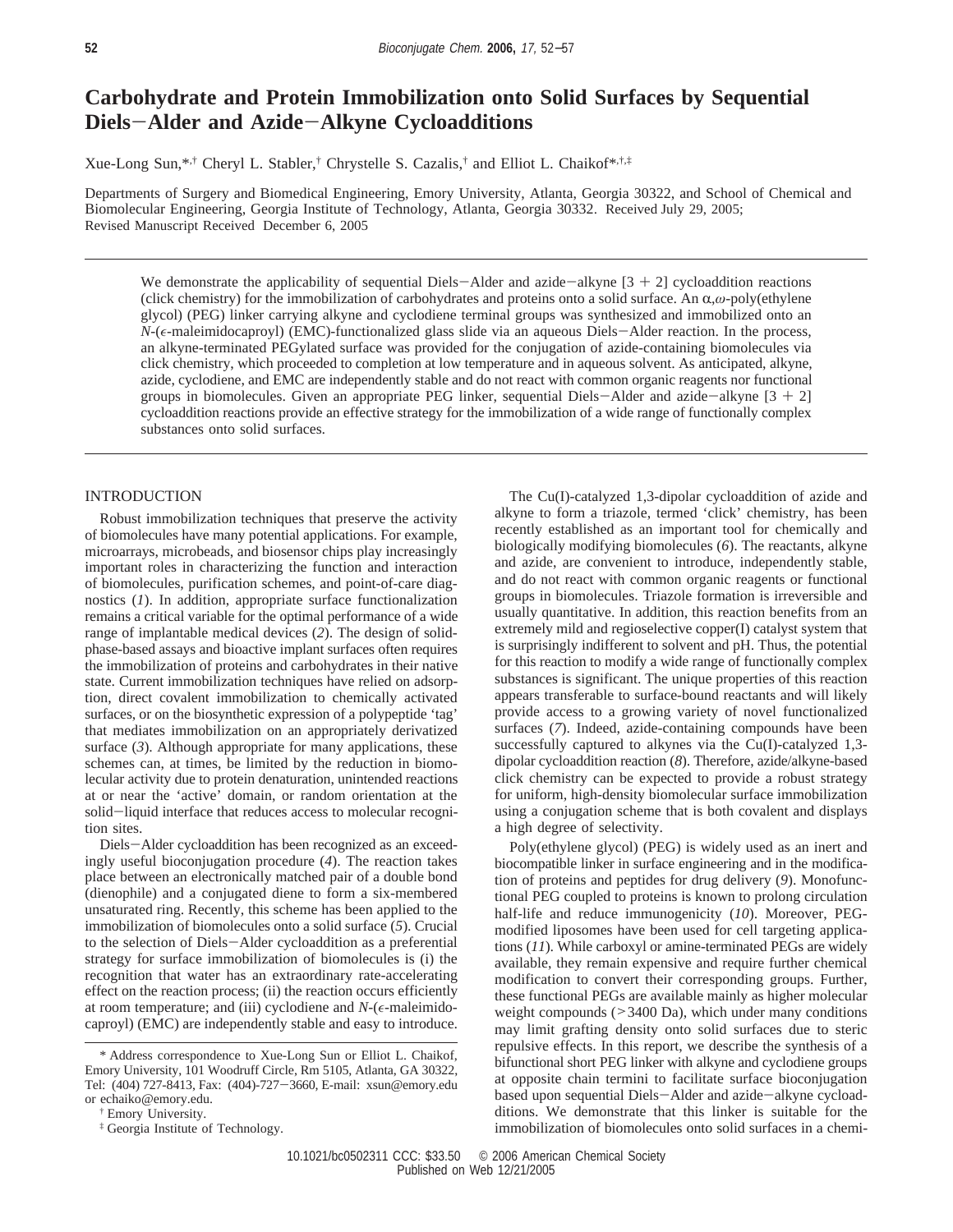

**Figure 1.** Schematic illustration of test substrates produced by sequential Diels-Alder and azide-alkyne cycloadditions of azidederivatized biomolecules.

cally and biologically orthogonal fashion (Figure 1). Specifically, the alkyne and cyclodiene moieties are capable of conjugating under aqueous conditions and in a selective fashion to azide and EMC groups, respectively. As a covalent conjugation scheme that is orthogonal to diverse functionalities intrinsic to biological systems, this approach provides an attractive alternative to other currently available immobilization protocols.

## EXPERIMENTAL PROCEDURES

**General Methods.** Thin-layer chromatography (TLC) was performed on Whatman silica gel aluminum backed plates of 250 *µ*m thickness on which spots were visualized by UV light or by charring the plate after dipping in  $10\%$   $H_2SO_4$  in methanol. <sup>1</sup>H NMR spectra were recorded at 400 MHz at room temperature using a Varian INOVA 400 spectrometer. Fluorescence images were acquired using a Zeiss LSM 510 epifluorescence microscope under  $10\times$  magnification and illuminated using an argon ion laser at 485 nm. Images were acquired using eight co-added scans in line mode on air-dried glass slides stained with FITClabeled proteins. Post-image processing was not performed.

**Materials.** All solvents and reagents were purchased from commercial sources and were used as received, unless otherwise noted. Amino PEG4 azide **7** was prepared, as reported in the literature (*12*). 2-Azide-ethyl-*O*-lactoside **9** was synthesized, as previously reported (*18*). *N*-Hydroxsuccinimidobiotin and the lectin (*Arachis hypogaea*)-FITC were purchased from Sigma. The recombinant thrombomodulin construct (*r*TM-N3) with an azide group and S-tag at the C- and N-termini, respectively, was prepared as previously reported (*21*). The FITC-conjugated S-protein and FITC-conjugated streptavidin, which specifically bind to S-Tag and biotin, respectively, were obtained from Novagen. EMC functionalized glass slides were purchased from XENOPORE Corp.

**Synthesis of Bifunctional PEG Spacers.** *O-Propargyl-tetra- (ethylene glycol) (2).* To a solution of tetra(ethylene glycol) (**1**, 2 g, 5.30 mmol) in 20 mL of THF was added NaH (60% w/w in mineral oil, 272 mg, 11.34 mmol, 1.1 equiv.) at 0 °C with frequent venting. After stirring for 15 min, propargyl bromide (80% in toluene, 1.68 mL, 11.34 mmol, 1.1 equiv) was added slowly, and the mixture was stirred at  $0^{\circ}$ C for 2 h and then 23 °C for an additional 2 h. The reaction mixture was passed through a silica gel column eluted with ethyl acetate to give the purified product  $2(1.552 \text{ g}, 65\%)$  as a clear oil. <sup>1</sup>H NMR

(CDCl<sub>3</sub>)  $\delta$ : 4.16 (d, 2 H,  $J = 2.4$  Hz, OCH<sub>2</sub>C=CH), 3.65-3.61 (m, 14 H,  $-(OCH_2CH_2)O$ ), 3.56 (t, 2 H,  $J = 4.4$  Hz, OCH<sub>2</sub>CH<sub>2</sub>OH), 2.75 (br. s, 1 H,  $-\text{OH}$ ), 2.40 (t, 1 H,  $J = 2.4$ Hz,  $OCH_2C\equiv CH$ ).

*O-Propargyl-tetra(ethylene glycol) tosylate (3). p*-Toluenesulfonyl chloride (1 g, 5.4 mmol) and DMAP (25 mg, 0.2 mmol) were added to a solution of **2** (1.044 g, 4.5 mmol) in 1:1 pyridine-dichloromethane (10 mL). After 5 h, the solution was poured into ice-water (20 mL), and the aqueous phase was extracted with dichloromethane ( $3 \times 20$  mL). The combined organic phases was washed with NH4Cl (20 mL) and brine (20 mL), dried over anhydrous  $Na<sub>2</sub>SO<sub>4</sub>$ , and concentrated. The yellow oil was chromatographed on silica gel (EtOAc:hexane 3:1) to yield  $3(1.404 \text{ g}, 81\%)$  as a clear oil. <sup>1</sup>H NMR (CDCl<sub>3</sub>) *δ*: 7.75 (d, 2 H, *J* = 8.4 Hz, Ph), 7.26 ((d, 2 H, *J* = 8.4 Hz, Ph), 4.19 (d, 2 H,  $J = 2.4$  Hz, OCH<sub>2</sub>C=CH), 4.16 (t, 2 H,  $J =$ 7.8 Hz, OCH2C*H*2OTs), 3.70-3.55 (m, 14 H, (OC*H*2C*H*2)O), 2.54 (s, 3 H, Ph-CH<sub>3</sub>), 2.52 (t, 1 H,  $J = 2.4$  Hz, OCH<sub>2</sub>C=CH).

*2-O-Propargyl-8-O-cyclopentadieneethyl tri(ethylene glycol) (4).* Sodium cyclopentadienylide (0.75 mL, 2 M solution in THF) was added dropwise to a solution of **3** (390 mg, 1.01 mmol) in THF (10 mL) at  $-78$  °C. The reaction mixture was stirred at  $-78$  °C for 30 min and at room temperature for an additional 4 h. The solution was filtered through a pad of Celite, and the salts were washed thoroughly with THF. Evaporation of the filtrate and subsequent silica gel chromatography (EtOAc: hexane 1:1) afforded  $4(172 \text{ mg}, 61\%)$  as a clear oil. <sup>1</sup>H NMR (CDCl<sub>3</sub>)  $\delta$ : 6.44–6.05 (m, 3 H, cyclodiene), 4.18 (d, 2 H,  $J =$ 2.4 Hz, OCH<sub>2</sub>C=CH), 3.70-3.55 (m, 12 H, (OCH<sub>2</sub>CH<sub>2</sub>)O), 2.91 (dd, 2 H,  $J = 1.4$ , 9.8 Hz, OCH<sub>2</sub>CH<sub>2</sub>-cyclodiene), 2.66  $(m, 2 H, -OCH_2CH_2$ -cyclodiene), 2.42 (t, 1 H,  $J = 2.4$  Hz,  $OCH_2C=CH$ ).

*Azidoethyl-di(ethylene glycol) ethylamine (7)* was synthesized from tetra(ethylene glycol) **1** as reported in the literature (*12*).

*Azidoethyl-di(ethylene glycol) ethylamino biotin (8).* Triethylamine (0.1 mL, 0.71 mmol) was added to a solution of **7** (200 mg, 0.917 mmol) in DMF (5 mL). After the solution was stirred for 30 min, a solution of *N*-hydroxsuccinimidobiotin (375 mg, 1.10 mmol) was added. The reaction mixture was stirred for 12 h at room temperature and then concentrated in a vacuum to give a residue, which was purified by silica gel column chromatography using acetone:hexane (4:1) as eluent to afford **8** (345 mg, 85%). 1H NMR (CD3OD) *δ*: 4.51 (m, 1 H, C*H*-1- Biotin), 4.32 (m, 1 H, C*H*-4-Biotin), 3.70-3.63 (m, 8 H,  $O(CH_2CH_2O)$ -PEG), 3.39 (m 4 H,  $CH_2NH$  and  $CH_2N_3$ -PEG), 3.20 (m 1 H, CH-3-Biotin), 2.93 (dd, 1 H,  $J = 4.8$ , 12.8 Hz, CH-2a-Biotin), 2.71 (m 1 H, CH-2b-Biotin), 2.23 (t, 1 H, *<sup>J</sup>* ) 7.6 Hz, CH<sub>2</sub>CO-Biotin), 1.76–1.43 (m, 6 H, (CH<sub>2</sub>)<sub>3</sub>-Biotin).

**Aqueous Diels**-**Alder Alkyne PEGylation of EMC Solid Surface.** An EMC functionalized glass slide  $(0.5 \text{ cm}^2)$  was placed in a glass vial and incubated overnight on a shaker at room temperature in a solution of alkyne PEG cyclodiene **4**  $(0.5 \text{ mg})$  in 500  $\mu$ L of H<sub>2</sub>O-*tert*-BuOH (1:1). The PEG solution was removed, and the slide was washed three times with 1 mL of H2O-*tert*-BuOH (1:1). The unreacted EMC groups were blocked by incubation in a 500  $\mu$ L solution of cysteine (10 mg/L) in PBS pH 7.4) for 1 h at room temperature, followed by three washes with dd water.

**Click Biotinylation of an Alkyne PEGylated Glass Slide.** A total of 75 *µ*L of biotin PEG azide **8** (0.2 mg) in PBS was added to a glass vial containing an alkyne PEGylated glass slide  $(0.5 \text{ cm}^2)$ . This was followed by the sequential addition of 5  $\mu$ L of *tert*-BuOH, 10  $\mu$ L of 2 mM ligand (tris(triazolyl)amine) solution in PBS,  $10 \mu L$  of 1 mM CuSO<sub>4</sub> solution, and 2 mM TCEP in PBS. The vial was shaken at 4 °C for 12 h. The reaction solution was removed and the slide washed three times with 1 mL of dd water.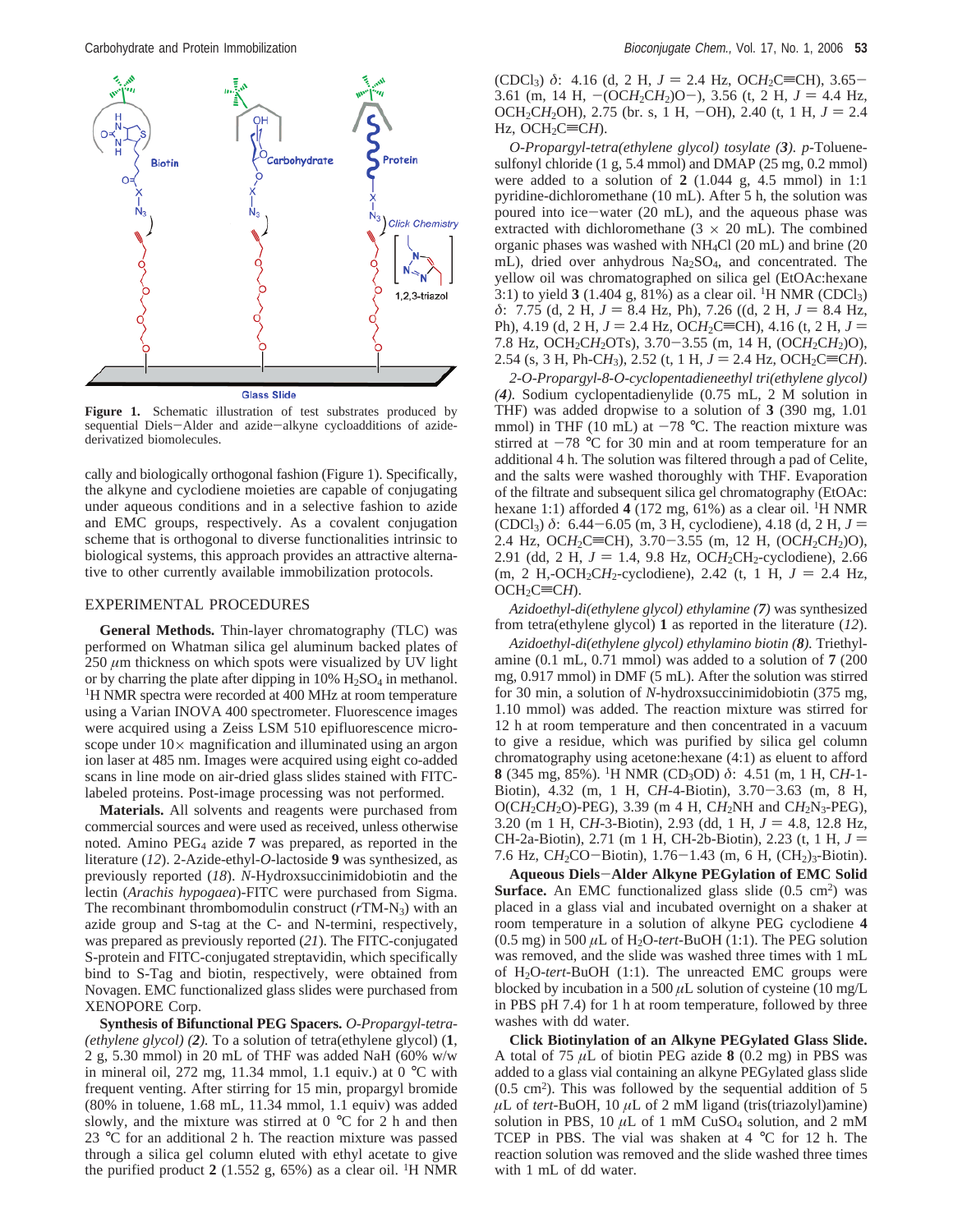**Scheme 1. Synthesis of Bifunctional PEG Linkers**



FITC-conjugated streptavidin (Novagen) was diluted 1:50 in PBST. The biotin-PEG immobilized slide was incubated in 500  $\mu$ L of the diluted streptavidin solution (0.02 mg/mL) for 2 h at 4 °C and then washed three times with 1 mL of dd water.

**Click Immobilization of Azide Lactose onto a Glass Slide.** A total of 75 *µ*L of lactose azide **9** (*18*) (0.2 mg) in PBS was added to a glass vial containing an alkyne PEGylated glass slide  $(0.5 \text{ cm}^2)$ . This was followed by the sequential addition of 5  $\mu$ L of *tert*-BuOH and then 10  $\mu$ L of 2 mM tris(triazolyl)amine solution in PBS, and  $10 \mu L$  of 1 mM CuSO<sub>4</sub> and 2 mM TCEP solution in PBS. The vial was shaken at 4 °C for 14 h. The reaction solution was removed and the slide washed three times with 1 mL of dd water.

The lactose-PEG immobilized slide was incubated in 500 *µ*L of a FITC-conjugated galactose binding lectin (*Arachis hypogaea*, Sigma) solution (0.5 mg/mL) in PBST for 5 h at 4 °C and then washed three times with 1 mL of dd water.

**Click Immobilization of** *r***TM-N3 onto a Glass Slide.** A total of 75  $\mu$ L of  $rTM-N_3$  (0.1 mg) in PBS was added to a glass vial containing an alkyne PEGylated glass slide  $(0.5 \text{ cm}^2)$ . This was followed by the sequential addition of  $5 \mu L$  of *tert*-BuOH, 10  $\mu$ L of 2 mM tris(triazolyl)amine solution in PBS, and 10  $\mu$ L of 1 mM CuSO4 solution in PBS. A small piece of Cu wire was placed in contact with the above mixture. The vial was incubated at 4 °C for 72 h without shaking. The reaction solution and the wire, which has become black due to oxidation, were removed and the slide washed three times with 1 mL of dd water.

The rTM-N<sub>3</sub> immobilized slide was incubated overnight at 4 °C in 500 *µ*L of the diluted FITC-conjugated S-protein solution (1: 500 diluted commercial sample from Novagen as manufacture protocol in PBST) and then washed three times with 1 mL of dd water.

#### RESULTS AND DISCUSSION

**1. Synthesis of Bifunctional PEG Spacers.** The alkyne PEG4 cyclodiene (**4**) was synthesized from tetra(ethylene glycol) (**1**,  $PEG<sub>4</sub>$ ) as shown in Scheme 1. First,  $PEG<sub>4</sub>$  1 was converted to *mono-alkyne-PEG<sub>4</sub>* 2 by reacting with 1.1 equivalent of propargyl bromide in the presence of sodium hydride. Treatment of **2** with *p*-toluenesulfonyl chloride followed by reaction with sodium cyclopentadienylide afforded alkyne-PEG<sub>4</sub>-cyclodiene **4** in good yield. For further functionalization of an alkynederivatized surface, biotin PEG4 azide **8** was synthesized by biotinylation of amino PEG4 azide **7** (*12*) with commercial available *N*-hydroxsuccinimidobiotin in good yield.

**2. Alkyne PEG Surface Functionalization via an Aqueous Diels**-**Alder Reaction.** An EMC-functionalized glass slide (XENOPORE Corp.) was incubated with alkyne-PEG4-cyclodiene  $4$  in H<sub>2</sub>O-*tert*-BuOH (1:1) at room temperature for 12 h, followed by three washes in  $H_2O$ -tert-BuOH (1:1) to provide



an alkyne-PEG functionalized surface (Figure 2B). The unreacted EMC groups on the slide were blocked with cysteine by incubation in PBS solution at room temperature, followed by three washes with dd water.

A biotin PEG azide was used as a model compound to assess both the extent of Diels-Alder driven surface PEGylation and the capacity of this surface to be further functionalized via click chemistry. Biotin exhibits high affinity binding to strept(avidin) and has been widely used in bioconjugation (*13*) and surface immobilization applications (*14*). As shown in Figure 2, alkyne-PEG functionalized glass slides were treated with biotin-PEGazide **8** in the presence of CuSO4, tris(carboxethyl)phosphine (TCEP), and tris(triazolyl)amine in PBS (pH 7.0)-*tert*-BuOH (1:1) at 4 °C for 12 h followed by PBS and water washes. In this reaction, Cu(I) is the direct catalyst and is prepared in situ by reduction of inexpensive and air-stable Cu(II) salt CuSO4 with TCEP, and tris(triazolyl)amine is used as ligand to enhance the reaction rate greatly and inhibit oxidative alkyne coupling. Notably, the low temperature condition was investigated for later protein immobilization since many proteins are thermally sensitive. The success of alkyne PEGylation and the capacity of this surface to participate in click immobilization chemistry are evident by confocal fluorescence images that demonstrate FITC-labeled streptavidin specifically binds to a biotinylated surface (C), with no binding to either untreated EMC-glass slides (A) or slides functionalized with alkyne-PEG alone (B) (Figure 2). In addition, binding was not observed upon incubation with either a biotin-saturated FITC-labeled streptavidin to biotinylated surfaces or to EMC slides deactivated with cysteine prior to PEG immobilization (data not show).

**3. Immobilization of an Azide-Containing Sugar.** Cells universally carry a sugar coating formed by glycoproteins, proteoglycans, and glycolipids, which are involved in highly specific recognition events between cells and proteins, hormones, antibodies, and toxins (*15*). Understanding the mechanism of these processes may lead to the development of new antimicrobial, anticancer, and antiinflammatory therapies. Therefore, simple and readily accessible methods for high-throughput analysis, such as carbohydrate microarrays or glycoarrays, are an area of active investigation (*16*). We investigated the click immobilization of carbohydrates onto alkyne-PEG-functionalized glass slides using lactose- $N_3$  as a model ligand (17).

As depicted in Figure 3, an alkyne-PEG functionalized glass slide was treated with an azide-derivate lactose **9** (*18*) in the presence of CuSO4, TCEP, and tris(triazolyl)amine in PBS (pH 7.0)-*tert*-BuOH (1:1) at 4 °C for 14 h. Binding of a fluorescently labeled lectin confirmed the effectiveness of sugar immobilization. Specifically, uniform fluorescence was noted upon incubation of glycosylated test surfaces with FITC-lectin from *Arachis hypogaea* that binds to terminal *â*-galactose, but was not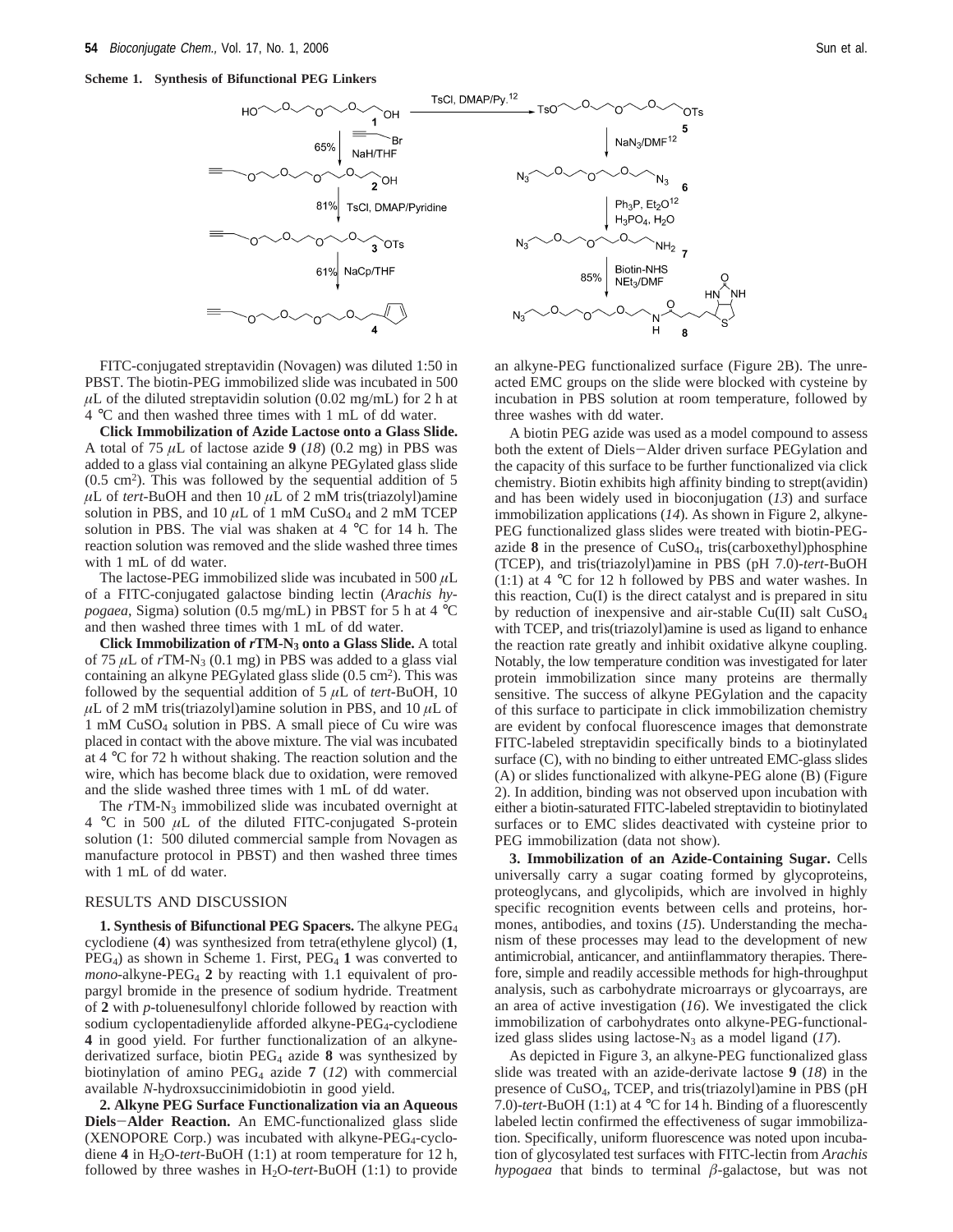

Maleimide-Derived Glass Slide

Alkyene PEG-Derived Glass Slide

**Biotin PEG-Derived Glass Slide** 

**Figure 2.** Diels-Alder cycloaddition was used to modify an EMC-derivatized substrate with an alkyne-terminated PEG linker, which was followed by surface biotinylation via click chemistry. Representative confocal image of initial EMC surface incubated with streptavidin-FITC (A); alkynederivatized surface incubated with streptavidin-FITC (B); and a biotinylated surface produced by sequential Diels-Alder and azide-alkyne cycloadditions incubated with streptavidin-FITC (C). Bar size:  $100 \mu m$ .



Alkyene PEG-Derived Glass Slide

Carbohydrate-PEG-Derived Glass Slide

**Figure 3.** Immobilization of lactose-N<sub>3</sub> onto an alkyne-PEG-functionalized glass substrate via azide-alkyne cycloaddition. Representative confocal image of a lactose-derivatized surface after incubation with FITC-labeled *Arachis hypogaea*. Bar: 100 *µ*m.

observed when untreated EMC or alkyne-derivatized glass substrates were used. Furthermore, binding was not observed when a glucose/mannose specific lectin, concavalian A was used (data not show).

**4. Immobilization of a Recombinant Protein with a C-Terminal Azide Group.** The immobilization of a protein onto a solid surface in the correct orientation is imperative for

optimal interaction with other species in which it may form a functional complex. However, most current surface conjugation schemes offer somewhat limited control over the threedimensional presentation of bound proteins due to their reliance on functional groups that are often abundantly present within the protein of interest. Falsey et al. has recently reported chemoselective N-terminal attachment of peptides onto glyoxylic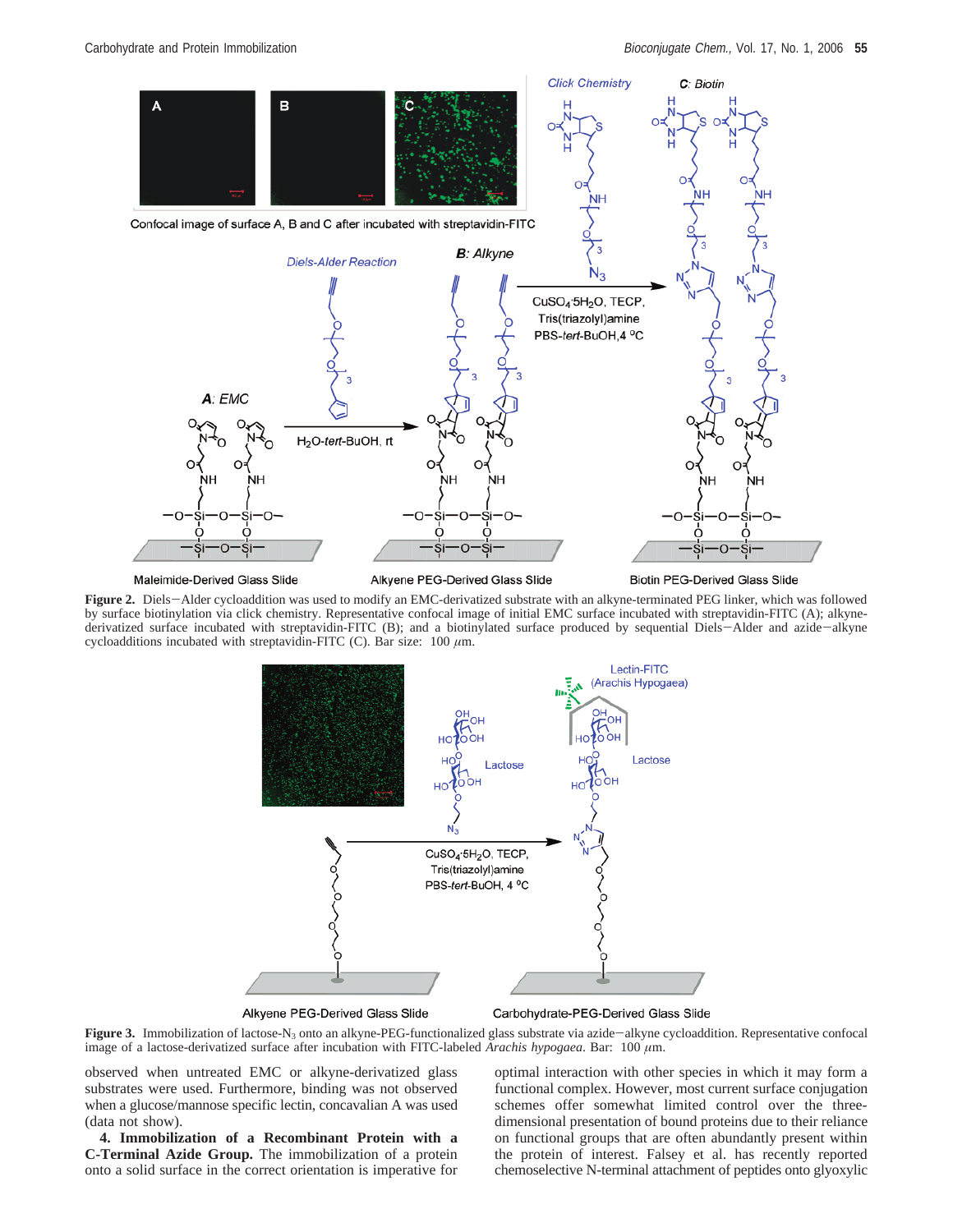

Alkyene PEG-Derived Glass Slide

rTM- PEG-Derived Glass Slide

**Figure 4.** Immobilization of recombinant thrombomodulin (*r*TM-N3) containing an N-terminal S-tag peptide seuqence onto an alkyne-PEGfunctionalized glass surface via azide-alkyne cycloaddition. Representative confocal image of a thrombomodulin-derivatized surface after incubation with an S-tag binding FITC-labeled S-protein. Bar:  $100 \mu m$ .

acid functionalized slides via oxime-bond or thiazolidine-ring ligation reaction (*19*). Although elegantly designed for sitespecific coupling of peptides, the oxime bond is relatively unstable and its formation less selective. Zhu et al. has reported a method for site-specific immobilization of His-tag proteins on slides functionalized with Ni-NTA (*20*). Although an appropriate strategy for protein purification in which elution of the bound protein is required, the binding between His-tag proteins and the Ni-NTA complex is not very strong and is incompatible with many common chemicals such as DTT, SDS, and EDTA. Specifically, decoupling occurs outside  $pH$  4-10 or when the buffer contains high concentrations of common salts. In the current report, the use of a recombinant protein containing a nonnatural azide-containing amino acid at the C-terminus provides an example of site-specific and regiospecific protein immobilization to an alkyne-derivatized surface.

We have recently reported a strategy for site-specific PEGylation of a truncated thrombomodulin (*r*TM-N3) mutant through an azide group located at the C-terminus. The thrombomodulin (TM) construct was expressed in *E. coli* and contains epidermal growth factor (EGF)-like domains  $4-6$  and an azido-functionalized alanine analogue as a C-terminal linker (*21*). As shown in Figure 4, alkyne-PEG functionalized glass slides were treated with  $rTM-N_3$  in the presence of CuSO<sub>4</sub>, Cu wire, and tris-(triazolyl)amine in PBS (pH 7.0)-*tert*-BuOH (95:5) at 4 °C for 72 h. Cu wire was used for reduction of Cu(II) to Cu(I) and to avoid the risk of cleavage of the dithiosulfide bonds in the protein (6c and 6d). The recombinant TM also contains an N-terminal peptide sequence, referred to as an S-Tag that was used to qualitatively assess the extent of surface immbolization. As shown in Figure 4, the TM-functionalized surface was incubated with a FITC-labeled S-protein that specifically binds the S-tag (*22*) and examined by confocal microscopy. S-Tag binding was consistent with the production of a surface grafted at a high density with *r*TM-N3. S-Protein binding was not observed for either untreated EMC-glass slides or for those functionalized with alkyne-PEG alone (data not show). On inspection of Figures 2-4, differences in surface domain size and morphology are noted, which likely reflects varying steric effects attributed to the use of ligands and binding proteins of varying size.

In conclusion, sequential Diels-Alder cycloaddition and azide-alkyne  $[3 + 2]$  cycloaddition reactions were successfully

applied to the functionalization of EMC-derivatized glass slides with a diverse series of ligands, including biotin, lactose, and a recombinant thrombomodulin protein. This approach was enabled by the synthesis of a bifunctional poly(ethylene glycol) (PEG) linker carrying alkyne and cyclodiene groups at opposite chain termini. Significantly, azide, alkyne, cyclodiene, and EMC groups were stable under bioconjugation conditions and did not appear predisposed to unintended side reactions. In principle, the potential to immobilize a wide range of functionally complex substances onto solid surfaces can be achieved, which will likely extend design schemes directed at the fabrication of microarrays and medical devices whose performance is dictated by precisely defined surface molecular engineering.

## ACKNOWLEDGMENT

This work was supported by awards from the University Research Committee of Emory University and the AHA (X.- L.S.) and by grants from the NIH (E.L.C.). C. L. Stabler is supported by a JDRF Postdoctoral Fellowship.

**Supporting Information Available:** Experimental details. This material is available free of charge via the Internet at http:// pubs.acs.org.

## LITERATURE CITED

- (1) (a) Wilson, D. S., and Nock, S. (2002) Functional protein microarrays. *Curr. Opin. Chem. Biol. 6*, 81-85. (b) MacBeath, G. (2002) Protein microarrays and proteomics. *Nat. Genet. 32 Suppl 2*, <sup>526</sup>-532.
- (2) Ratner, B. D., Hoffman, A. S., Schoen, F. J., and Lemons, J. E. (1996) *Biomaterials science: an introduction to materials in medicine*, Academic Press, San Diego, CA.
- (3) (a) Lee, K. B., Park, S. J., Mirkin, C. A., Smith, J. C., and Mrksich, M. (2002) Protein nanoarrays generated by dip-pen nanolithography. *Science 295*, 1702-1705. (b) MacBeath, G., and Schreiber, S. L. (2000) Printing proteins as microarrays for high-throughput function determination. *Science 289*, 1760-1763. (c) Zhu, H., Bilgin, M., Bangham, R., Hall, D., Casamayor, A., Bertone, P., Lan, N., Jansen, R., Bidlingmaier, S., Houfek, T., Mitchell, T., Miller, P., Dean, R. A., Gerstein, M., and Snyder, M. (2001) Global analysis of protein activities using proteome chips. *Science 293*, 2101-2105. (d) Hodneland, C. D., Lee, Y. S., Min, D. H., and Mrksich, M. (2002) Supramolecular chemistry and self-assembly special feature: selective immobilization of proteins to self-assembled monolayers presenting active site-directed capture ligands. *Proc. Natl. Acad. Sci. U.S.A. 99*, 5048-5052. (e) Lesaicherre, M. L., Lue, R. Y., Chen, G. Y., Zhu, Q., and Yao, S. Q. (2002) Intein-mediated biotinylation of proteins and its application in a protein microarray. *J. Am. Chem. Soc. 124*, 8768-8769.
- (4) (a) Pozsgay, V., Vieira, N. E., and Yergey, A. (2002) A method for bioconjugation of carbohydrates using Diels-Alder cycloaddition. Org. Lett. 4, 3191-3194. (b) Kumar, A. (2001) Salt effects on Diels-Alder reaction kinetics**.** *Chem. Re*V*. 101*, 1-19. (c) Garner, P. P. (1998) Diels-Alder reactions in aqueous media. In *Organic synthesis in water* (Grieco, P. A., Ed.) pp 1-46, Blackie Academic and Professional: London. (d) Breslow, R., and Rideout, D. C. (1980) Hydrophobic acceleration of Diels-Alder reactions. *J. Am. Chem. Soc. 102*, 7816-7817.
- (5) (a) Houseman, B. T., Huh, J. H., Kron, S. J., and Mrksich, M. (2002) Peptide chips for the quantitative evaluation of protein kinase activity. *Nature Biotechnol. 20*, 270-274. (b) Houseman, B. T., and Mrksich, M. (2002) Carbohydrate arrays for the evaluation of protein binding and enzymatic modification. *Chem. Biol. 9*, 443-454.
- (6) (a) Rostovtsev, V. V., Green, L. G., Fokin, V. V., and Sharpless, K. B. (2002) A stepwise Huisgen cycloaddition process: Copper (I)-catalyzed regioselective Ligation of azides and terminal alkynes. *Angew. Chem., Int. Ed*. *<sup>41</sup>*, 2596-2599. (b) Lewis, W. G., Green, L. G., Grynszpan, F., Radic, Z., Carlier, P. R., Taylor, P., Finn, M. G., and Sharpless, K. B. (2002) Click chemistry in situ: acetylcholinesterase as a reaction vessel for the selective assembly of a femtomolar inhibitor from an array of building blocks. *Angew.*